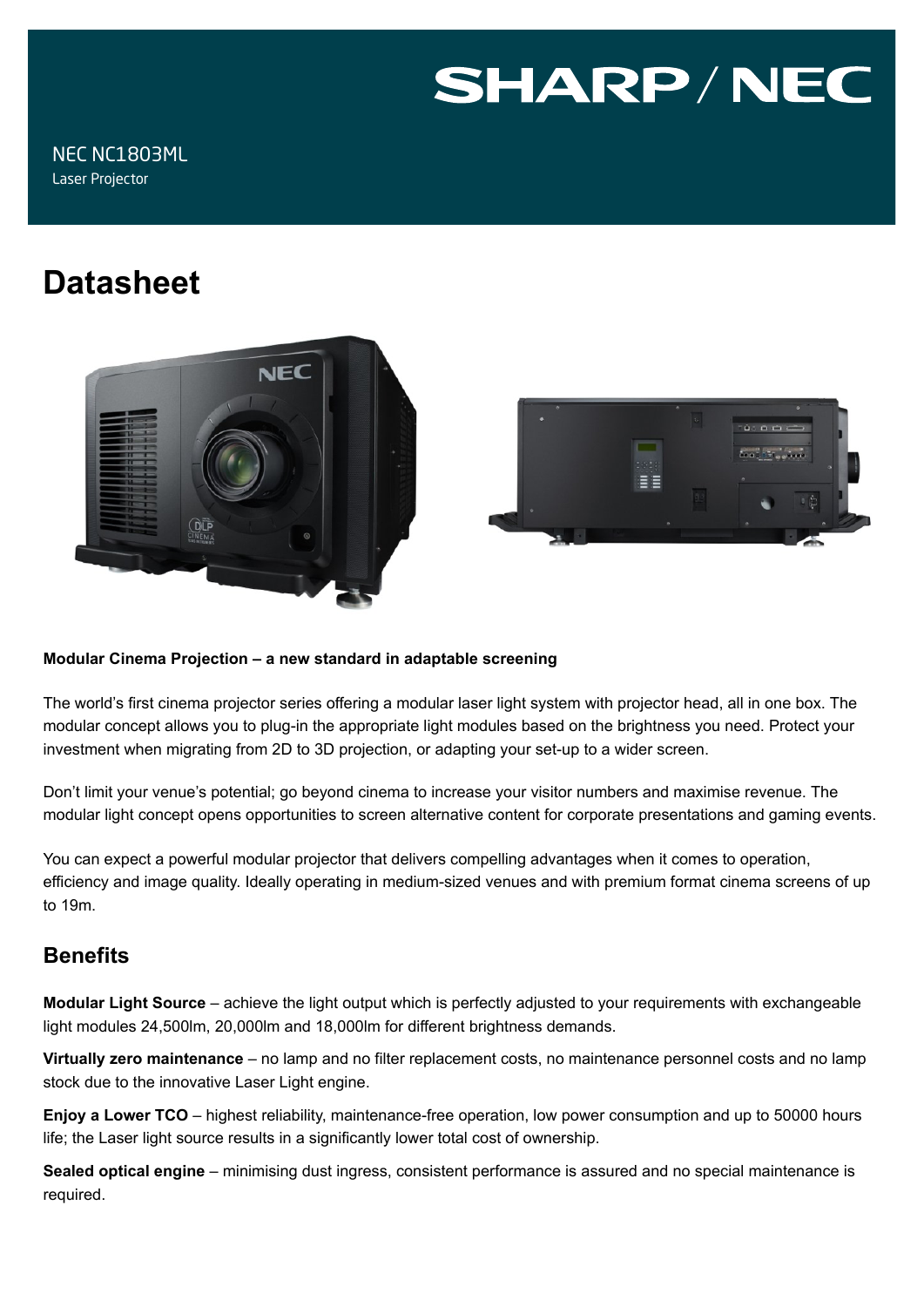### **Product Information**

| <b>Product Name</b>  | NEC NC1803ML                             |
|----------------------|------------------------------------------|
| <b>Product Group</b> | Laser Projector                          |
| Components           | Projector Head NP-02HD (60004880),       |
|                      | Laser Light Source NP-18LU03 (100015658) |
| Order Code           | 40001530                                 |

# **Optical**

| <b>Projection Method</b>  | 3-chip DLP Cinema® Technology                                                                                                                                                                                                                     |
|---------------------------|---------------------------------------------------------------------------------------------------------------------------------------------------------------------------------------------------------------------------------------------------|
| Screen Size [m]           | up to 19 in DCI colour (1.8 Gain screen)                                                                                                                                                                                                          |
| <b>Brightness</b>         | Up to 18000 Lumen                                                                                                                                                                                                                                 |
| Contrast Ratio            | 2000:1                                                                                                                                                                                                                                            |
| <b>Light Source</b>       | Laser Light Source, expected life: up to 50000 h <sup>1</sup>                                                                                                                                                                                     |
| Lens                      | Zoom / Focus / Shift: Motorized<br>Other: Range of shift is dependent on lens<br>Primary Lenses: NC-60LS12Z:1.2-1.81:1; NC-60LS14Z:1.4-2.05:1; NC-<br>60LS16Z:1.59-2.53:1; NC-60LS19Z:1.9-3.25:1; NC-60LS24Z:2.4-3.9:1; NC-<br>60LS39Z:3.9-6.52:1 |
| <b>DMD Specifications</b> | 2048 x 1080<br>Chip: 0.98" S2K, DLP Cinema® Technology                                                                                                                                                                                            |
| <b>Cooling Method</b>     | Circulating air cooling system<br>Liquid: Cooling inside, no chiller required                                                                                                                                                                     |

# **Connectivity Projector**

| <b>External Controls</b> | 1 x D-Sub 9 pin (RS-232); 1 x GPIO (3D) (D-sub 15 pin female); 1 x GPIO (D-sub 37 |
|--------------------------|-----------------------------------------------------------------------------------|
|                          | pin female); 1 x RJ45 100Base-T; 1 x USB port (TypeA)                             |

# **Environmental Conditions**

| <b>Operating Temperature</b><br>[°C] | 10 to $35$                |
|--------------------------------------|---------------------------|
| <b>Operating Humidity [%]</b>        | 10 to 85 - non-condensing |
| Storage Temperature [°C]             | $-10$ to 50               |
| Storage Humidity [%]                 | 10 to 85 - non-condensing |

# **Electrical**

| Power Supply           | Built-in power supply<br>Projector Power Supply Unit: 200 to 240V AC, 50/60Hz, single phase |
|------------------------|---------------------------------------------------------------------------------------------|
| Rated Input Current    | Projector power: 18.1A @ 200V-240V                                                          |
| Power Consumption [W]  | 2988 max.                                                                                   |
| Heat Dissipation (BTU) | 10195                                                                                       |

#### **Mechanical**

| External Dimensions (W x | 697 x 509.5 x 1,337 |
|--------------------------|---------------------|
| $H \times D$ [mm]        |                     |